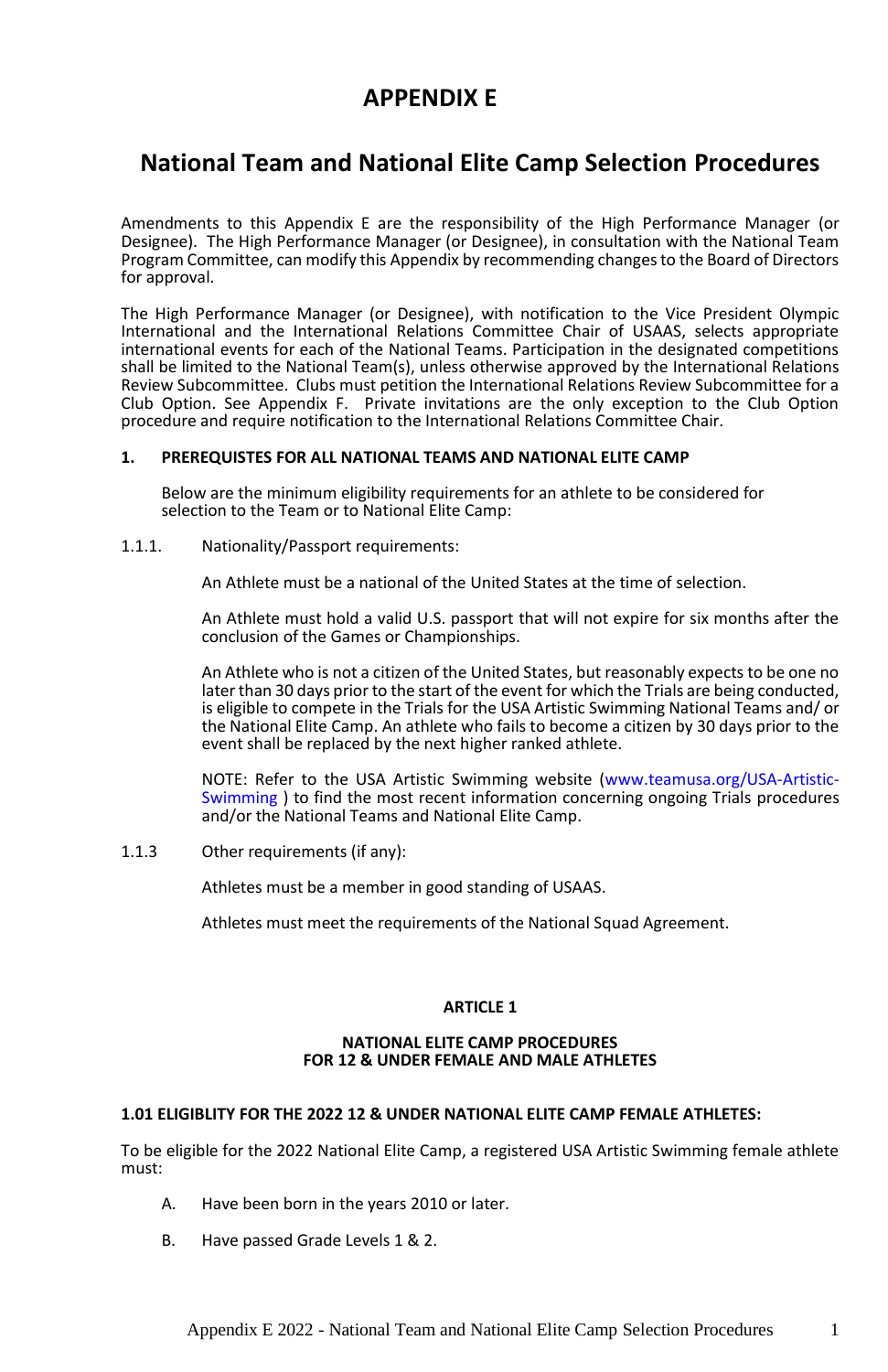- C. Have placed in the top 10 in the Figure competition at the 2022 12 & under U.S. Invitational. If any of the top 10 athletes decline their selection, the next eligible athlete(s), in rank order, will be invited to the National Elite Camp for a maximum of 10 female athletes qualified through the 2022 12 & under U.S. Invitational.
- D. Have placed in the top 6 in the 12 & under Figure competition at the 2022 U.S. Junior Olympic Championship. If any of the top 6 athletes are already qualified through Section 1.01 C above, or decline their selection, the next eligible athlete(s), in rank order, will be invited to the National Elite Camp for a maximum of 6 female athletes qualified through the 2022 U.S. Junior Olympic Championship.

# **1.02 ELIGIBLITY FOR THE 2022 NATIONAL ELITE CAMP MALE ATHLETES:**

To be eligible for the 2022 National Elite Camp, a registered USA Artistic Swimming male athlete must:

- A. Have been born in the years 2007 or later.
- B. Have passed Grade Levels 1 & 2.
- C. Have participated in the 2022 13-15 National Team Trials, or the Figure competition at the 2022 12 & under U.S. Invitational, or the 2022 13-15 U.S. Championship, or the 2022 12 & under or 13-15 U.S. Junior Olympic Championship.

## **1.03 NAMING THE 12 & UNDER FEMALE AND MALE ATHLETES FOR THE NATIONAL ELITE CAMP:**

- A. **Number of Athletes:** The 2022 National Elite Camp will be comprised of up to:
	- 16 12 & under female athletes based on the results from Article 1, Section 1.01 C and D.
	- 4 12 & under and 4 13-15 male athletes selected by the High Performance Manager (or Designee) and the Education Director based on the results from Article 1, Section 1.02 C.

The exact number of athletes will be determined by the Education Director. The Education Director will make the final decision based on the results.

B. **National Elite Camp Requirements:** All selected athletes must attend the National Elite Camp, unless otherwise agreed in writing with the Education Director.

If a selected athlete decides to decline their National Elite Camp selection, this athlete must notify the Education Director, in writing no later than May 10, 2022 if selected from the 13-15 National Team Trials, the 12 & under U.S. Invitational or the U.S. 13-15 Championship, or no later than July 10, 2022 if selected from the 2022 U.S. Junior Olympic Championship.

If a selected athlete is not present at the start of the National Elite Camp (unless otherwise agreed upon by the Education Director), this athlete may no longer be considered a member of the National Elite Camp, and a replacement athlete will be selected instead.

If an insufficient number of athletes accept their selection to the National Elite Camp, the Education Director, has the right to revise the overall plan for the 2022 National Elite Camp.

## **ARTICLE 2**

## **2022 13-15 NATIONAL TEAM AND ADDITIONAL NATIONAL ELITE CAMP ATHLETE SELECTION PROCEDURES**

# **2.01 ELIGIBILITY**

To be eligible for Phase 1 of the 2022 13-15 National Team and National Elite Camp Trials, a registered USA Artistic Swimming athlete must: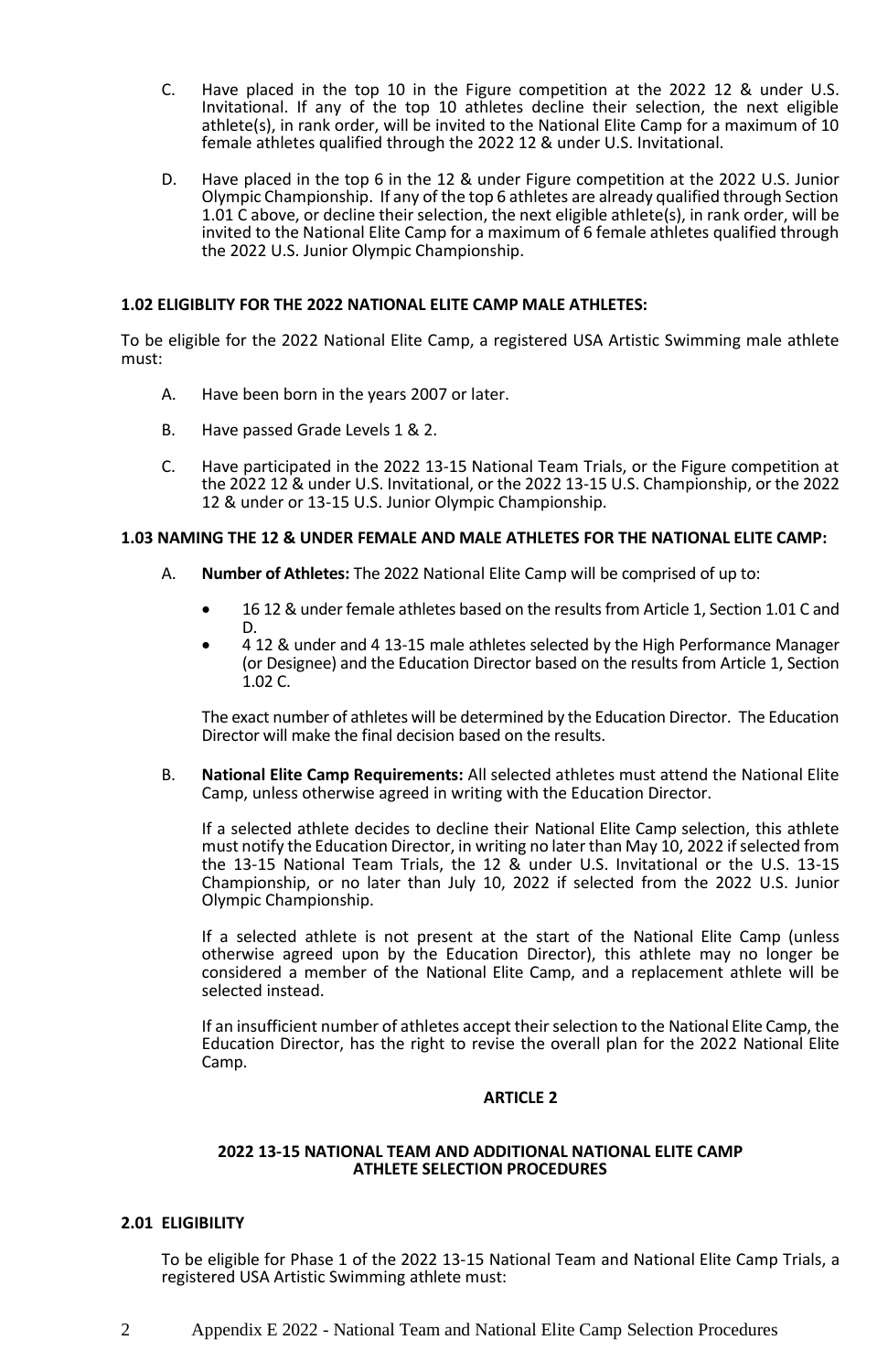- A. Be eligible to compete in the selected competition(s).
- B. Have been born in the years 2007 to 2009.
- C. Have passed Grade Levels 1, 2, 3 and 4.

# **2.02 2022 13-15 NATIONAL TEAM AND NATIONAL ELITE CAMP SELECTION PROCEDURES**

Phases 1 and 2 shall be held January 15-17, 2022 at Texas Woman's University, in Denton, Texas, at times to be announced.

Phase 3 shall be held during the U.S. 13-15 Championships, April 27 – May 1, 2022 in Irvine, CA.

All figures and routines, in all Phases, will be judged by a panel of 3-5 FINA Judges and/or FINA Evaluators, selected by the High Performance Manager (or Designee). In addition, all routines in Phase 3B will also include members of the National Team Coaching Staff to evaluate synchronization. National Skills Testing will be evaluated by a group of Assessors. All Assessors are selected by the High Performance Manager (or Designee). A list of the current National Skill Assessors is posted on the USA Artistic Swimming website. For Phase 3, the Vice President Olympic International (or Designee) and the USOPC-AAC Representative (or Designee) will be present at the event to ensure compliance, though will not be serve as official evaluators.

The 2022 13-15 National Team and National Elite Camp shall be selected in accordance with the following procedures:

# A. **Phase 1A** – **Figure Competition:**

- 1. Eligible athletes will compete in a Figure competition, which will consist of 4 figures, including the 2 Compulsory and 2 Optional Figures, selected by the High Performance Manager (or Designee), from the 13-15 age division figure list. The figures will be announced at least 72 hours prior to the trials and posted on the USA Artistic Swimming website.
- 2. Scores from Phase 1A will be calculated according to FINA rules.
- 3. All athletes from Phase 1A shall advance to Phase 1B.

# B. **Phase 1B – National Skills Testing Competition:**

1. Eligible athletes will compete in a National Skills Testing competition, which will consist of a total of 3 land tests and 1 swimming test. A full description of the tests and scoring criteria can be found in the National Skills Testing Protocols which is posted on the USA Artistic Swimming website.

## C. **Phase 1 - Final Score:**

- 1. The Final score for Phase 1 will be calculated using the following percentages:
	- Phase 1A Figure Competition **65%**<br>• Phase 1B National Skills Testing Competition 65%
	- Phase 1B National Skills Testing Competition

## **Number of athletes to advance to Phase 2A:**

• Up to a maximum of 50 athletes, in rank order, shall advance to Phase 2A.

**TIED ATHLETES:** If one or more athlete(s) attain a score of 0.1 or less below the score of the last qualified athlete for Phase 2A, it will be considered a tie. All tied athletes shall advance to Phase 2A.

# D. **Phase 2A – Figure Competition:**

1. Eligible athletes will compete in a Figure competition, which will consist of 2 Optional Figures, selected by the High Performance Manager (or Designee), from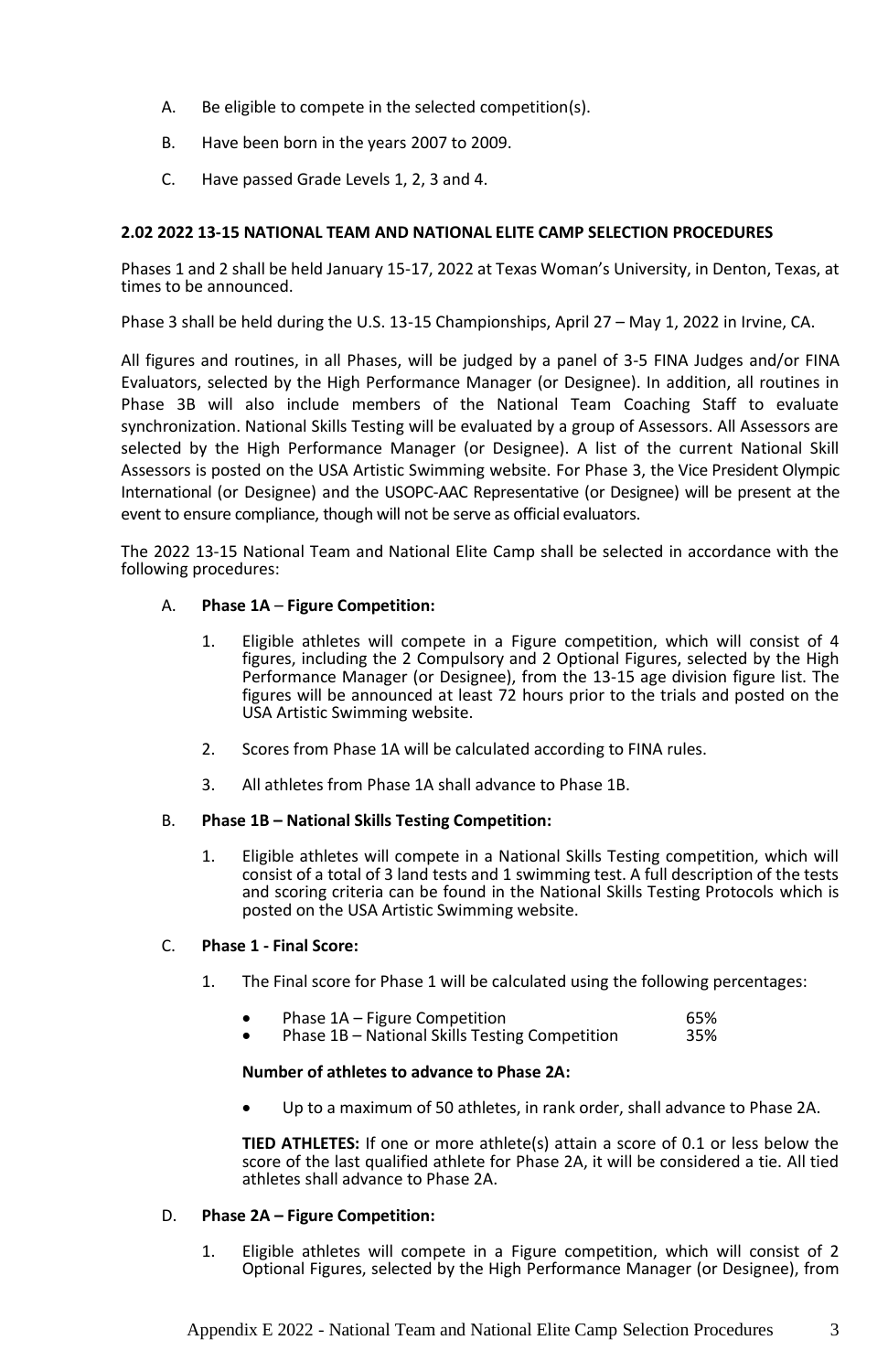the 13-15 age division figure list. The figures will be announced at least 72 hours prior to the trials and posted on the USA Artistic Swimming website.

- 2. Scores from Phase 2A will be calculated according to FINA rules.
- 3. All athletes from Phase 2A shall advance to Phase 2B and 2C.

## E. **Phase 2B – National Skills Testing Competition:**

1. Eligible athletes will compete in a National Skills Testing competition, which will consist of 2 land tests. A full description of the tests and scoring criteria can be found in the National Skills Testing Protocols which is posted on the USA Artistic Swimming website.

## F. **Phase 2C – Individual Routine Swim:**

1. Eligible athletes will compete in a Routine competition, which will consist of 1 individual routine swim. The draw for the individual routine swim will be a random draw. The routine will be selected by the High Performance Manager (or Designee), in consultation with the National Team Coaching Staff.

## G. **Phase 2 – Final Score:**

- 1. The Final score for Phase 2 will be calculated using the following percentages:
	- Phase 2A Figure Competition<br>• Phase 2B National Skills Testing Competition 20%
	- Phase 2B National Skills Testing Competition 20%<br>• Phase 2C Individual Routine Swim 20%
	- Phase  $2C -$  Individual Routine Swim

## H. **Phases 1 and 2 Final Score:**

- 1. The Final score for Phases 1 and 2 will be calculated using the following percentages:
	- Phase 1 100% (65% Figure Competition from Phase 1A, 35% National Skills Testing Competition from Phase 1B)
	- Phase 2 100% (50% Figure Competition from Phase 2A, 20% National Skills Testing Competition from Phase 2B, 30% Individual Routine Swim from Phase 2C)

#### **Number of athletes to advance to Phase 3:**

• Up to a maximum of 30 athletes, in rank order, shall advance to Phase 3.

All scores from Phases 1 and 2 will be dropped prior to Phase 3.

**TIED ATHLETES:** If one or more athlete(s) attain a score of 0.1 or less below the score of the last qualified athlete for Phase 3, it will be considered a tie. All tied athletes shall advance to Phase 3.

#### I. **Phase 3A – Figure Competition:**

- 1. Eligible athletes will compete in the Figure competition during the U.S. 13-15 Championships, to be held April 27 – May 1, 2022 in Irvine, CA.
- 2. Scores from Phase 3A will be calculated according to FINA rules.
- 3. All athletes from Phase 3A shall advance to Phase 3B.

# J. **Phase 3B – Routine Competition:**

Phase 3B shall be held in Irvine, CA, on April 27 – May 01, at a time to be announced.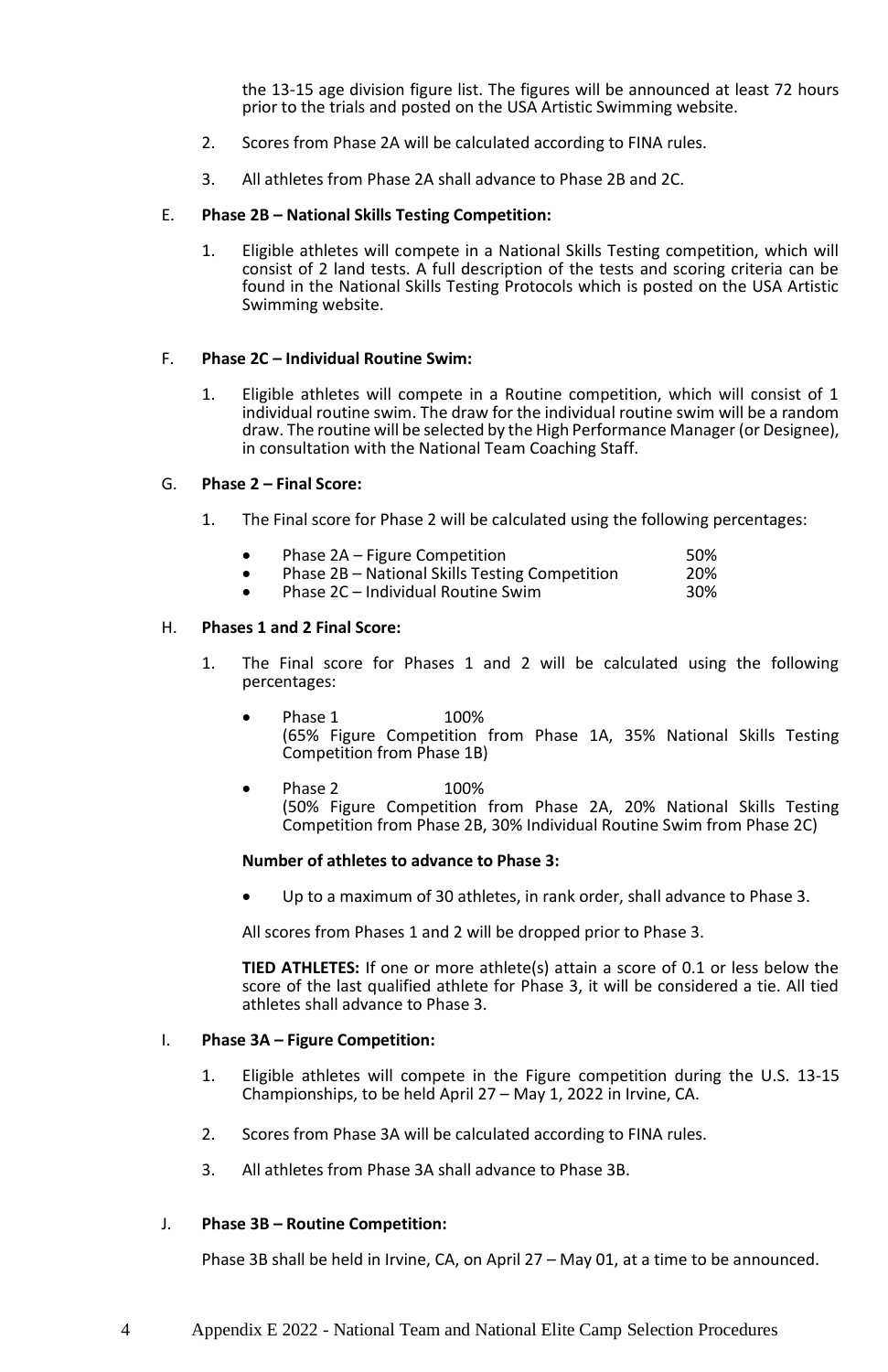1. Eligible athletes will compete in a Routine competition, which will consist of 1 individual routine swim and 1 group routine swim. The draw for the individual routine swim will be a random draw and the draw for the group routine swim will be decided by the High Performance Manager (or Designee), in consultation with the National Team Coaching Staff. The scores of the 2 routine swims (1 individual and 1 group swim) will be averaged to calculate the Final routine score. The routine will be selected by the High Performance Manager (or Designee), in consultation with the National Team Coaching Staff.

# K. **Phase 3 – Final Score:**

- 1. The Final score for Phase 3 will be calculated using the following percentages:
	- Phase 3 100% (50% Figure Competition from Phase 3A, 50% Routine Competition from Phase 3B)

The Phase 3 Final Score will be used to select, up to 12 athletes for the 13-15 National Team and up to 16 athletes for the National Elite Camp.

**TIED ATHLETES:** If one or more athlete(s) attain a score of 0.1 or less below the score of the last athlete being considered for the 13-15 National Team, it will be considered a tie. A tiebreaker shall be used to rank the tied athletes.

**TIEBREAKER:** To separate the scores in the preceding paragraph, the results of the Figure Competition from Phase 3A will be used to break the tie.

## **2.03 NAMING OF THE 2022 13-15 NATIONAL TEAM AND ADDITIOANL NATIONAL ELITE CAMP:**

All members of the 13-15 National Team will be eligible to compete in the 2022 FINA Youth World Championship.

- A. **Number of Athletes:** The 2022 13-15 National Team and National Elite Camp will be comprised of up to:
	- 12 athletes (not including petitioners) for the 13-15 National Team.
	- 16 13-15 athletes (not including petitioners) for the National Elite Camp.

The exact number of athletes will be determined by the High Performance Manager (or Designee). The High Performance Manager (or Designee), will make the final decision based on the results from Phase 3 and in consultation with the National Team Coaching Staff and select FINA Judges.

B. **Training and Competition Requirements:** All selected athletes after Phase 3 must attend the National Team training camps and National Team competition(s) or the National Elite Camp per their selection, unless otherwise agreed in writing with the High Performance Manager (or Designee).

If a selected athlete decides to decline their National Team or National Elite Camp selection, this athlete must notify the High Performance Manager (or Designee), in writing no later than May 10, 2022.

If a selected athlete is not present at the start of National Team training or the National Elite Camp (unless otherwise agreed upon by the High Performance Manager or Designee), this athlete may no longer be considered a member of the National Team or National Elite Camp, and a replacement athlete will be selected instead.

If an insufficient number of athletes accept their selection to the National Team or National Elite Camp, the High Performance Manager (or Designee), has the right to revise the overall plan for the National Team or National Elite Camp.

C**. Routine Assignments:** Solo, Duet, Mixed Duet, Team and Free Combination assignments for each competition will be determined at a later date by the National Team Coaching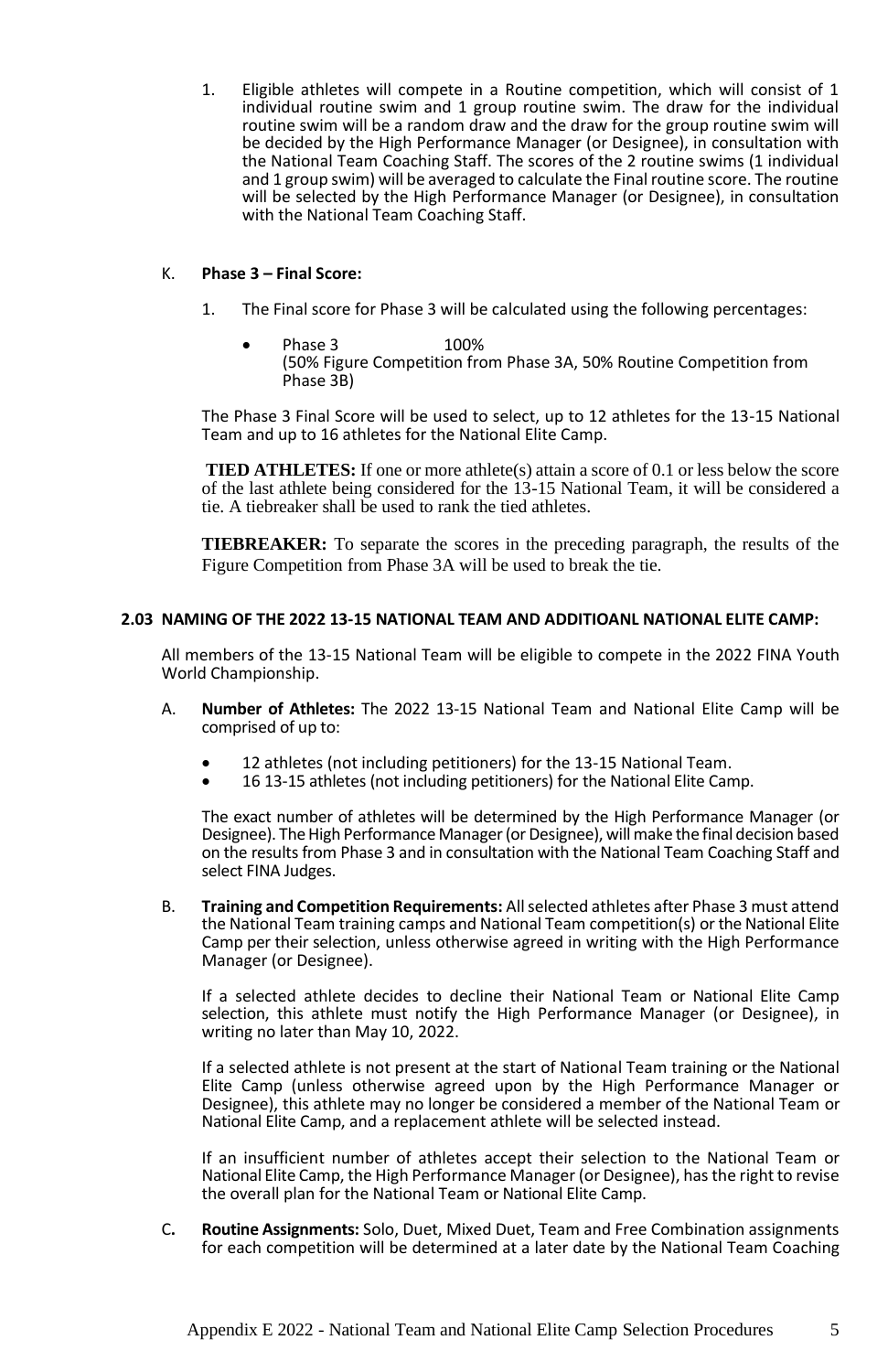Staff for final approval by the High Performance Manager (or Designee). All athletes named to the 2022 13-15 National Team will be considered for each routine.

D. **Replacements:** Replacement athletes for the National Team and National Elite Camp shall be selected in rank order from Phase 3, then Phase 2, then Phase 1 of the 2022 National Team and National Elite Camp Trials. Replacement athletes must be able to demonstrate competitive readiness as determined by the High Performance Manager (or Designee), and the National Team Coaching Staff.

# **2.04 PETITIONS**

- A. Any 13-15 athlete who has successfully petitioned the National Team Review Subcommittee, pursuant to the Exception noted below, may also be considered for placement on the 2022 13-15 National Team, or the National Elite Camp or advancement to the next Phase of Trials. Consideration is regardless of their prior participation or ranking in any of the Selection Process that has taken place.
- B. Petitions must be submitted prior to the end of the Trials event and any successful petitioner must be present at the start of the National Team training or the National Elite Camp.
- C. The National Team Review Subcommittee approves or denies the petition. However, the High Performance Manager (or Designee), in consultation with the National Team Coaching Staff, may replace the last ranked athlete(s), with one or more petitioners added from Section 2.04 A. above to finalize the 2022 13-15 National Team or the National Elite Camp or advancement to the next Phase of Trials.

**EXCEPTION:** In the event of an athlete injury or illness as certified by a Physician approved by USA Artistic Swimming, or an extreme personal or family emergency or any other extenuating circumstances, prior to or during the National Team and National Elite Camp Trials, which precludes the athlete from participating in the Trials, the athlete may petition the National Team Review Subcommittee. If the petition is approved, the successful petitioner shall be reinserted into the Selection Process at the appropriate Phase as an additional athlete.

#### **ARTICLE 3**

# **2022 JUNIOR NATIONAL TRAINING SQUAD ATHLETE SELECTION PROCEDURES**

The following athletes are the current members of the Junior National Training Squad

Elisa Brunel Yujin Chang Claudia Coletti Emily Ding Ivy Davis Megumi Field Kenneth Gaudet Keana Hunter Anya Melson Atira O'Neil

Additional athletes will be selected to join the current Junior National Training Squad at the Junior National Team Trials held in April, at a date, time and location to be announced. All members of the Junior National Training Squad will be eligible to be named to the Junior National Team and compete in the 2022 FINA Junior World Championship.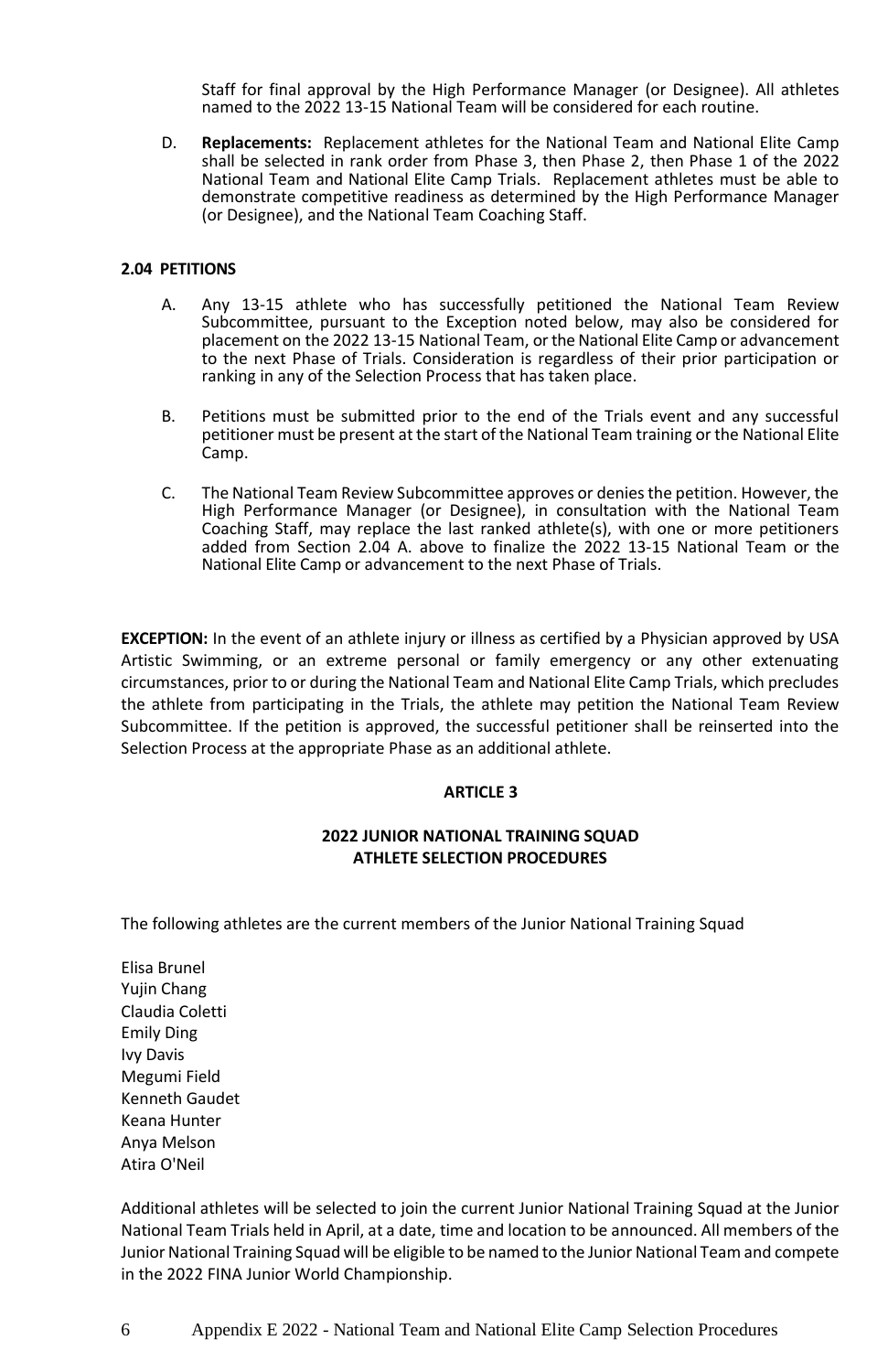# **3.01 ELIGIBILITY**

To be eligible for the 2022 Junior National Team, a registered USA Artistic Swimming female athlete must:

- A. Be eligible to compete in the selected competition(s).
- B. Have been born in the years 2004 to 2007.
- C. Have passed Grade Levels 1, 2, 3, 4 and 5.

# **3.02 2022 JUNIOR NATIONAL TEAM SELECTION PROCEDURES & ADDITIONAL NATIONAL ELITE CAMP SELECTION PROCEDURES**

Phases 1 and 2 shall be held in April, at a date, time and location to be announced.

The Evaluators will consist of 3 National Team Coaches and 2 FINA Judges and/or FINA Evaluators, selected by the High Performance Manager (or Designee). All routine testing will be iudged/evaluated by a combination of FINA Judges and/or FINA Evaluators and National Team Coaches. All land and water testing will be judged/evaluated by a minimum of 3 National Team Coaches. In addition, the athletes will be evaluated based on observations by the National Team Coaching Staff during the Trials. For Phase 2, the Vice President Olympic International (or Designee) and the USOPC-AAC Representative (or Designee) will be present at the event to ensure compliance, though will not be serve as official evaluators.

The 2022 Junior National Team and National Elite Camp shall be selected in accordance with the following procedures:

# A. **Phase 1A – National Skills Testing Competition:**

- 1. Eligible athletes will compete in a National Skills Testing competition, which will consist of a total of 2 land tests and 1 water test. A full description of the tests and scoring criteria can be found in the National Skills Testing Protocols which is posted on the USA Artistic Swimming website.
- 2. All athletes from Phase 1A shall advance to Phase 1B.
- B. **Phase 1B – Individual Routine Swim**:
	- 1. Eligible athletes will compete in a Routine competition, which will consist of 1 individual technical routine swim. The draw for the individual routine swim will be a random draw. The routine will be selected by the High Performance Manager (or Designee), in consultation with the National Team Coaching Staff.

# C. **Phase 1 - Final Score:**

# 1. The Final score for Phase 1 will be calculated using the following percentages:

- Phase 1A National Skills Testing Competition 2 Land Tests 10%
	- Phase 1A National Skills Testing Competition 1 Water Tests 10%
- Phase 1B Individual Routine Swim 60% **Observation**

# **Number of athletes to advance to Phase 2A:**

• Up to a maximum of 16 athletes, in rank order, shall advance to Phase 2A.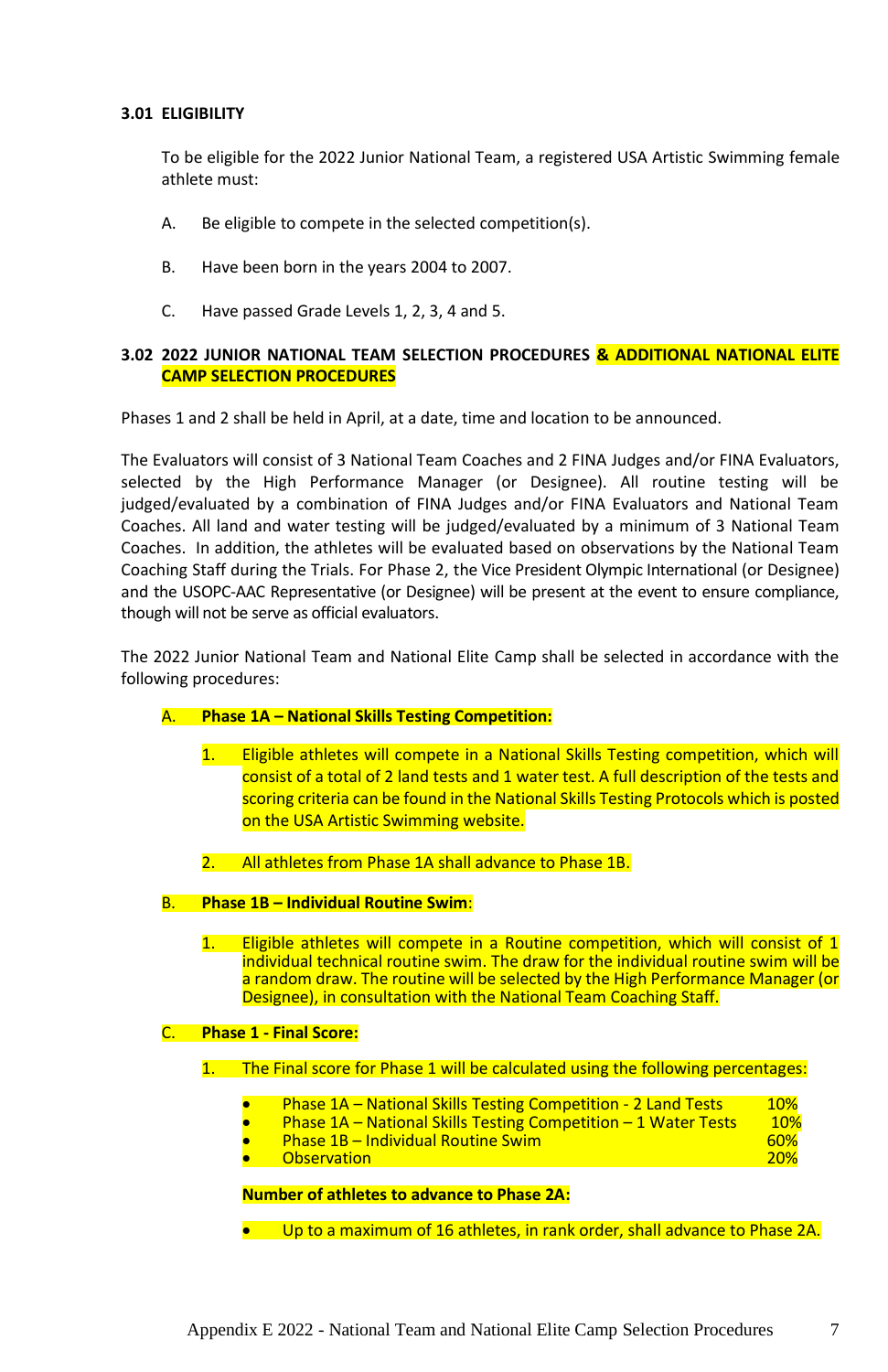**TIED ATHLETES:** If one or more athlete(s) attain a score of 0.1 or less below the score of the last qualified athlete for Phase 2A, it will be considered a tie. All tied athletes shall advance to Phase 2A.

- D. **Phase 2A – Group Swim**
	- 1. Eligible athletes will compete in a Routine competition, which will consist of 1 group technical routine swim. The draw and the number of athletes in each group for the group routine swim will be decided by the High Performance Manager (or Designee). The routine will be selected by the High Performance Manager (or Designee), in consultation with the National Team Coaching Staff.
	- 2. All athletes from Phase 2A shall advance to Phase 2B.

# E. **Phase 2B – Trials Interview**

1. Eligible athletes will participate in an interview conducted by the National Team Coaching Staff.

# F. **Final Score**

1. The final score will be calculated using the following percentages:

|           | <b>Phase 1 - Final Score</b>       | 60 <sup>%</sup> |
|-----------|------------------------------------|-----------------|
|           | <b>Phase 2A - Group Swim</b>       | <b>30%</b>      |
| $\bullet$ | <b>Phase 2B - Trials Interview</b> | <b>10%</b>      |

**TIED ATHLETES:** If one or more athlete(s) attain a score of 0.1 or less below the score of the last athlete being considered for the Junior National Training Squad, it will be considered a tie. A tiebreaker shall be used to rank the tied athletes.

**TIEBREAKER:** To separate the scores in the preceding paragraph, the overall Routine Element score from the Individual routine swim will be used. If there is another tie, the overall Routine nonelement score from the Individual routine swim will be used to break the tie.

# **3.03 NAMING OF ADDITIONAL ATHLETES TO THE 2022 JUNIOR NATIONAL TRAINING SQUAD**

- A. **Number of Athletes:** Up to 4 female athletes (not including petitioners) will be named as additional athletes to the Junior National Training Squad. The exact number of female athletes will be determined by the High Performance Manager (or Designee). The High Performance Manager (or Designee) will make the final decision based on the results from the 2022 April Trials and in consultation with the National Team Coaching Staff and select FINA Judges.
- B. **Training and Competition Requirements:** All selected athletes must commit to full-time training at the National Training Center by May 1, 2022. If a selected athlete decides to decline their National Team Training Squad selection, this athlete must notify the High Performance Manager (or Designee), in writing no later than May 1, 2022.

All selected athletes must join full-time training at the National Training Center by May 30, 2022 to be eligible to compete at the 2022 FINA Junior World Championship (unless otherwise agreed in writing with the High Performance Manager or Designee).

If a selected athlete is not present at the start of full-time training by May 30, 2022, (unless otherwise agreed upon by the High Performance Manager or Designee), this athlete may no longer be considered a member of the National Team Training Squad, and a replacement athlete will be selected instead.

8 Appendix E 2022 - National Team and National Elite Camp Selection Procedures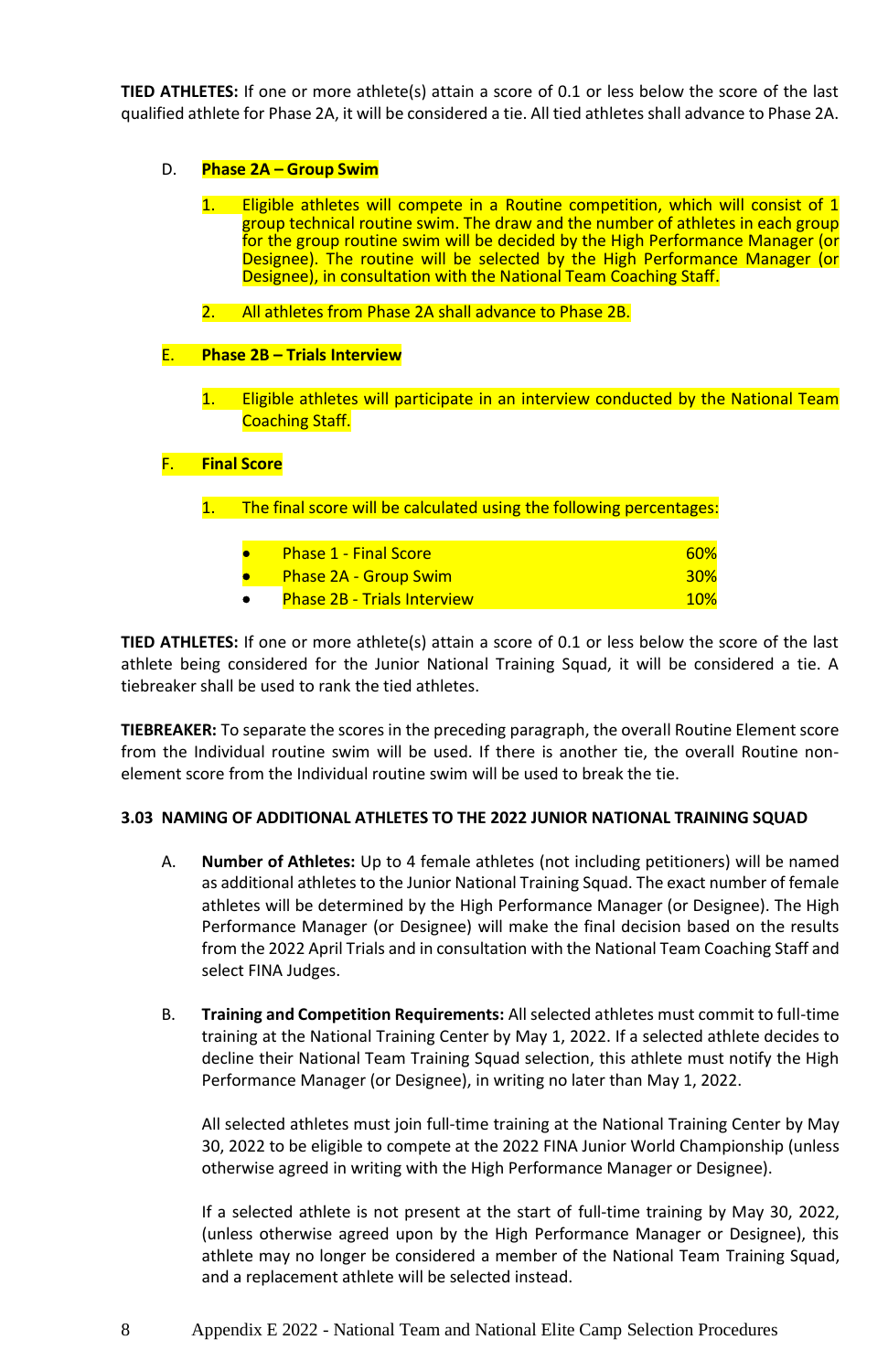A current Senior National Team athlete, who is age eligible for the Junior National Team, will have the opportunity to compete on the Junior National Team, if it does not interfere with their ability to compete on the Senior National Team, and is agreed upon by the High Performance Manager (or Designee), Junior and Senior Team Coaching Staffs and the athlete. Age eligible Senior National Team athletes must commit to participating on the Junior National Team by April 1, 2022.

If an insufficient number of athletes accept their selection to the 2022 Junior National Training Squad, the High Performance Manager (or Designee), has the right to revise the overall plan for the 2022 Junior National Team.

# **3.04 NAMING OF THE 2022 JUNIOR NATIONAL TEAM AND THE NATIONAL ELITE CAMP**

- A. **Number of Athletes:** The 2022 Junior National Team and National Elite Camp will be comprised of up to:
	- 10-12 athletes (not including petitioners) for the Junior National Team.
	- **•** 10 athletes (not including petitioners) for the National Elite Camp.

The exact number of athletes will be determined by the High Performance Manager (or Designee). The High Performance Manager (or Designee), will make the final decision based on the observations and evaluations during full-time training and in consultation with the National Team Coaching Staffs.

If a selected athlete decides to decline their National Elite Camp selection, this athlete must notify the High Performance Manager (or Designee) in writing by a date TBD. If an insufficient number of athletes accept their selection to the National Elite Camp, the High Performance Manager (or Designee), has the right to revise the overall plan for the National Elite Camp.

- B. **Routine Assignments:** Solo, Duet, Mixed Duet, Team and Free Combination assignments for each competition will be determined at a later date by the National Team Coaching Staff for final approval by the High Performance Manager (or Designee). All athletes named to the 2022 Junior National Team will be considered for each routine.
- C. **Replacements:** Replacement athletes for the National Team shall be selected in rank order from the 2022 April Trials. Replacement athletes must be able to demonstrate competitive readiness as determined by the High Performance Manager (or Designee), and the National Team Coaching Staff.

# **3.05 PETITIONS**

- A. Any Junior athlete who has successfully petitioned the National Team Review Subcommittee, pursuant to the Exception noted below, may also be considered for placement on the 2022 Junior National Team, or the National Elite Camp. Consideration is regardless of their prior participation or ranking in any of the Selection Process that has taken place.
- B. Petitions must be submitted prior to the end of the Trials event and any successful petitioner must be present at the start of the National Team training or the National Elite Camp or the National Elite Camp or the National Elite Camp.
- C. The National Team Review Subcommittee approves or denies the petition. However, the High Performance Manager (or Designee), in consultation with the National Team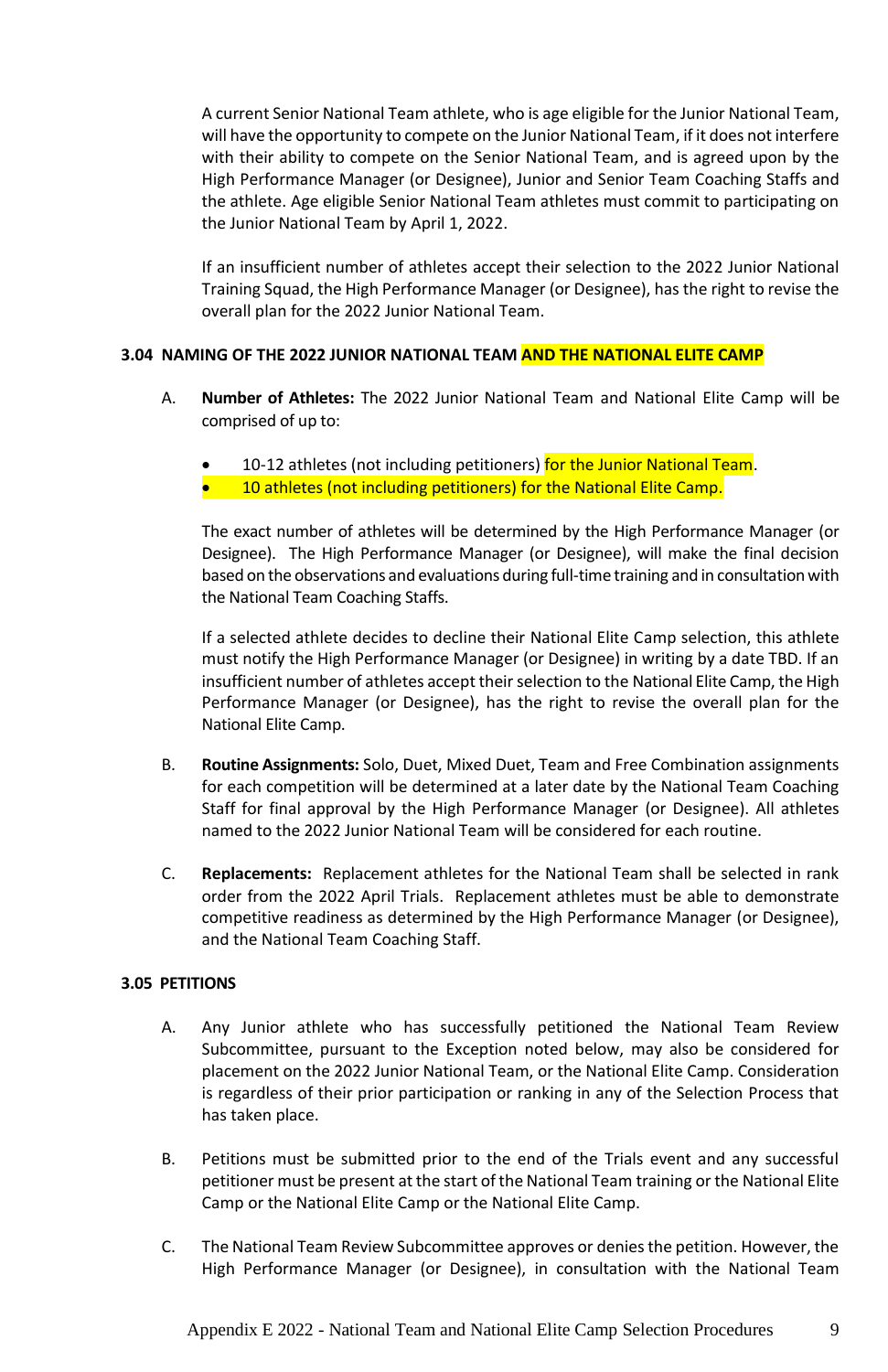Coaching Staff, may replace the last ranked athlete(s), with one or more petitioners added from Section 3.05 A. above to finalize the 2022 Junior National Team.

**EXCEPTION:** In the event of an athlete injury or illness as certified by a Physician approved by USA Artistic Swimming, or an extreme personal or family emergency or any other extenuating circumstances prior to or during the Junior National Team and National Elite Camp Trials, which precludes the athlete from participating in the Trials, the athlete may petition the National Team Review Subcommittee. If the petition is approved, the successful petitioner shall be reinserted into the Selection Process at the appropriate Phase as an additional athlete.

## **ARTICLE 4**

# **2022-2024 SENIOR NATIONAL TRAINING SQUAD ATHLETE SELECTION PROCEDURES**

The following athletes are the current members of the 2022 Senior National Training Squad:

# **LA Based training athletes**:

Anita Alvarez Elisa Brunel Yujin Chang Claudia Coletti Jaime Czarkowski Elizabeth Davidson Ivy Davis Emily Ding Megumi Field Kenneth Gaudet Keana Hunter Anya Melson Anna Daniella Ramirez Natalia Vega

# **Remote Training Athletes**:

Paige Areizaga Nicole Dzurko Nicole Goot Hannah Heffernan Natalie LaGrone Ruby Remati Abbygayle Remmers Lindi Schroeder

The 2022-2024 Senior National Training Squad Selection will be held in April, at a date, time and location to be announced. All Senior National Team athletes in full-time training as of April 1, 2022, will automatically be named to the 2022-2024 Senior National Training Squad. All athletes named to the 2022-2024 Senior National Training Squad must enter full-time training by Fall of 2022, or be actively participating in an artistic swimming collegiate program. Full details of the 2022-2024 Senior National Team Selection process can be found here: [https://www.teamusa.org/usa-artistic](https://www.teamusa.org/usa-artistic-swimming/team-usa/national-team-trials)[swimming/team-usa/national-team-trials.](https://www.teamusa.org/usa-artistic-swimming/team-usa/national-team-trials)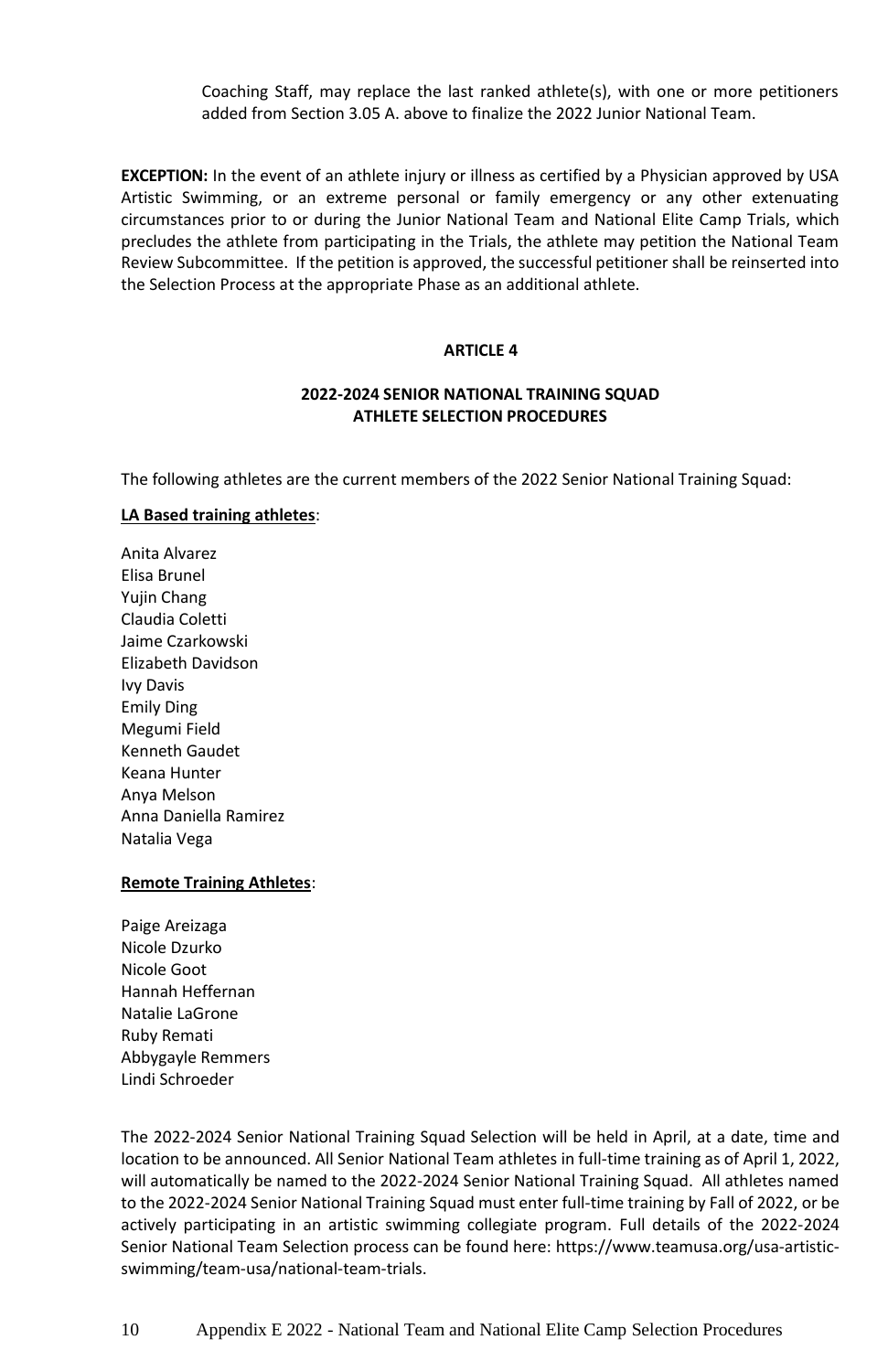# **ARTICLE 5**

# **2022 SENIOR NATIONAL MIXED DUET SELECTION PROCEDURES**

# **5.01 2022 SENIOR NATIONAL MIXED DUET SELECTION PROCEDURES**

Phase 2 will be held in November, 2021, in Los Angeles, CA, at a date, time and location to be announced. All routine, land and swim testing will be judged/evaluated by 2 Senior National Team Coaches, the High Performance Manager (or Designee) and 2 FINA judges or FINA Evaluators, selected by the High Performance Manager (or Designee).

Phase 3 will be held in March, 2022, in Los Angeles, CA, at a date, time and location to be announced. All routine testing will be judged/evaluated by 2 Senior National Team Coaches and the High Performance Manager (or Designee).

For all phases, the Vice President Olympic International (or Designee) and the USOPC-AAC Representative (or Designee) will be present to ensure compliance, but will not be serve as official evaluators.

# **5.02 ELIGIBILITY FOR PHASE 2 AND PHASE 3**

To be eligible for Phase 2 and Phase 3 of the 2022 Senior National Mixed Duet Trials, a registered USA Artistic Swimming male athlete must:

A. Be a member of the Senior National Training Squad training full-time at the National Training Center.

# **5.03 SENIOR NATIONAL MIXED DUET SELECTION PROCEDURES PHASES 2 AND 3**

- A. **Phase 2:**
	- 1. Phase 2 will be held in November 2021, in Los Angeles, CA, at a date, time and location to be announced on the website, [https://www.teamusa.org/USA-Artistic-](https://www.teamusa.org/USA-Artistic-Swimming)[Swimming,](https://www.teamusa.org/USA-Artistic-Swimming) at least 45 days prior to the commencement of the tryout.
	- 2. The 2021 Senior National Team Nominated Mixed Duet and reserve are preselected onto the 2022 Senior National Mixed Duet Training Squad. They will not be required to compete in Phase 2 if their Senior National Team agreement is signed immediately following the 2021 season.
	- 3. The 2 highest ranked female athletes that are not selected to the Senior National Duet will have the opportunity to elect to join the Senior National Mixed Duet Training Squad. If an athlete(s) refuses the position, the next highest ranked athlete(s) will be selected.
	- 4. Eligible athletes will compete in a Technical and Physical Skills Testing competition as determined by the High Performance Manager (or Designee) and the Senior Head Coach. This may include speed swimming, artistic swimming specific land training, flexibility, gymnastics, acrobatics, strength & conditioning, and artistic and technical skills.
	- 5. The Mixed Duet Technical Routine may be evaluated, as determined by the High Performance Manager (or Designee) and the Senior Head Coach. This may include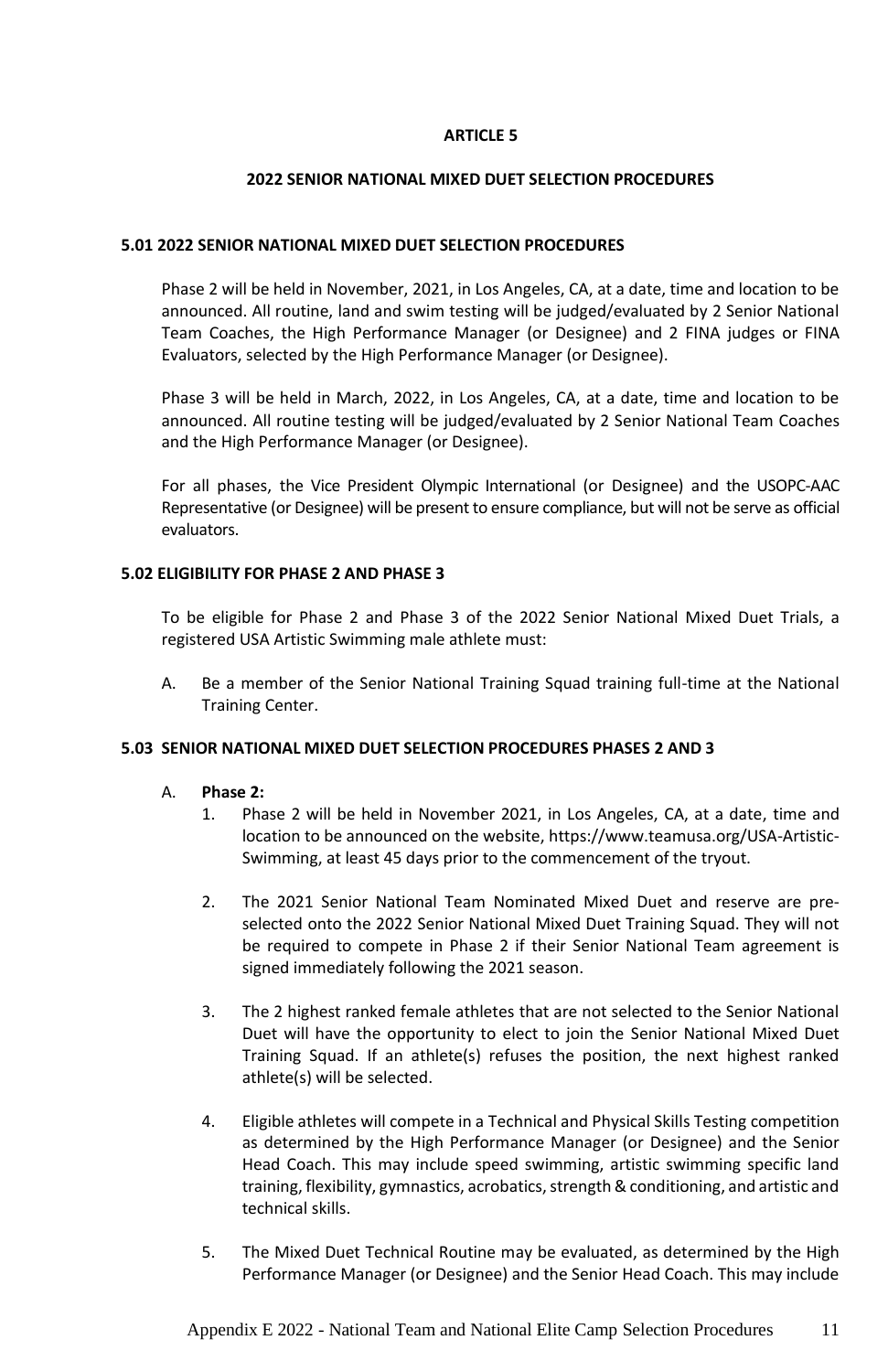any parts or run-throughs of the routine individually or in pairs. Athletes must learn the routine prior to the start of the tryout event.

6. Eligible athletes advance to Phase 3.

# B. **Phase 3:**

- 1. Phase 3 will be held in March 2022, Los Angeles, CA, at a date, time and location to be announced on the website, [https://www.teamusa.org/USA-Artistic-](https://www.teamusa.org/USA-Artistic-Swimming)[Swimming,](https://www.teamusa.org/USA-Artistic-Swimming) at least 45 days prior to the commencement of the tryout.
- 2. Eligible athletes from Phases 1 and 2 will participate in Phase 3.
- 3. Eligible athletes will compete in a Technical and Free Mixed Duet routine evaluation as determined by the High Performance Manager (or Designee) and the Senior Head Coach. This may include any parts or run-throughs of the routines individually, in pairs or in groups. Athletes must learn the routine prior to the start of the tryout event.
- 4. Eligible athletes will be evaluated by the National Team Coaching Staff for the period of full-time training from November 2021 to March 2022.

# **5.04 NAMING OF THE 2022 WORLD CHAMPIONSHIP SENIOR NATIONAL MIXED DUET**

A. **Number of Athletes:** The 2022 World Championship Senior National Mixed Duet will be comprised of 1 male and 1 female athlete (not including petitioners).

The High Performance Manager (or Designee), will make the final decision based on the results from Phases 1, 2, and 3 and in consultation with the National Team Coaching Staff. The Vice President Olympic International (or Designee) and the USOPC-AAC Representative (or Designee) will be present during the final decision-making process which will include a review of the athlete evaluations, results and discussions to ensure compliance.

B. **Training and Competition Requirements:** All selected athletes must continue full-time training at the National Training Center to be eligible to compete at the 2022 FINA World Championship (unless otherwise agreed in writing with the High Performance Manager or Designee).

If a selected athlete does not continue with full-time training (unless otherwise agreed upon by the High Performance Manager or Designee), this athlete may no longer be considered a member of the Senior National Mixed Duet, and a replacement athlete will be selected instead.

If an insufficient number of athletes accept their selection to the 2022 Senior National Mixed Duet, the High Performance Manager (or Designee), has the right to revise the overall plan for the 2022 Senior National Mixed Duet.

C. **Replacements:** Replacement athletes for the Senior National Mixed Duet shall be selected in rank order from Phase 3, then Phase 2, then Phase 1 of the 2022 Senior National Mixed Duet Trials. Replacement athletes must be able to demonstrate competitive readiness as determined by the High Performance Manager (or Designee), and the National Team Coaching Staff.

# **5.05 PETITIONS**